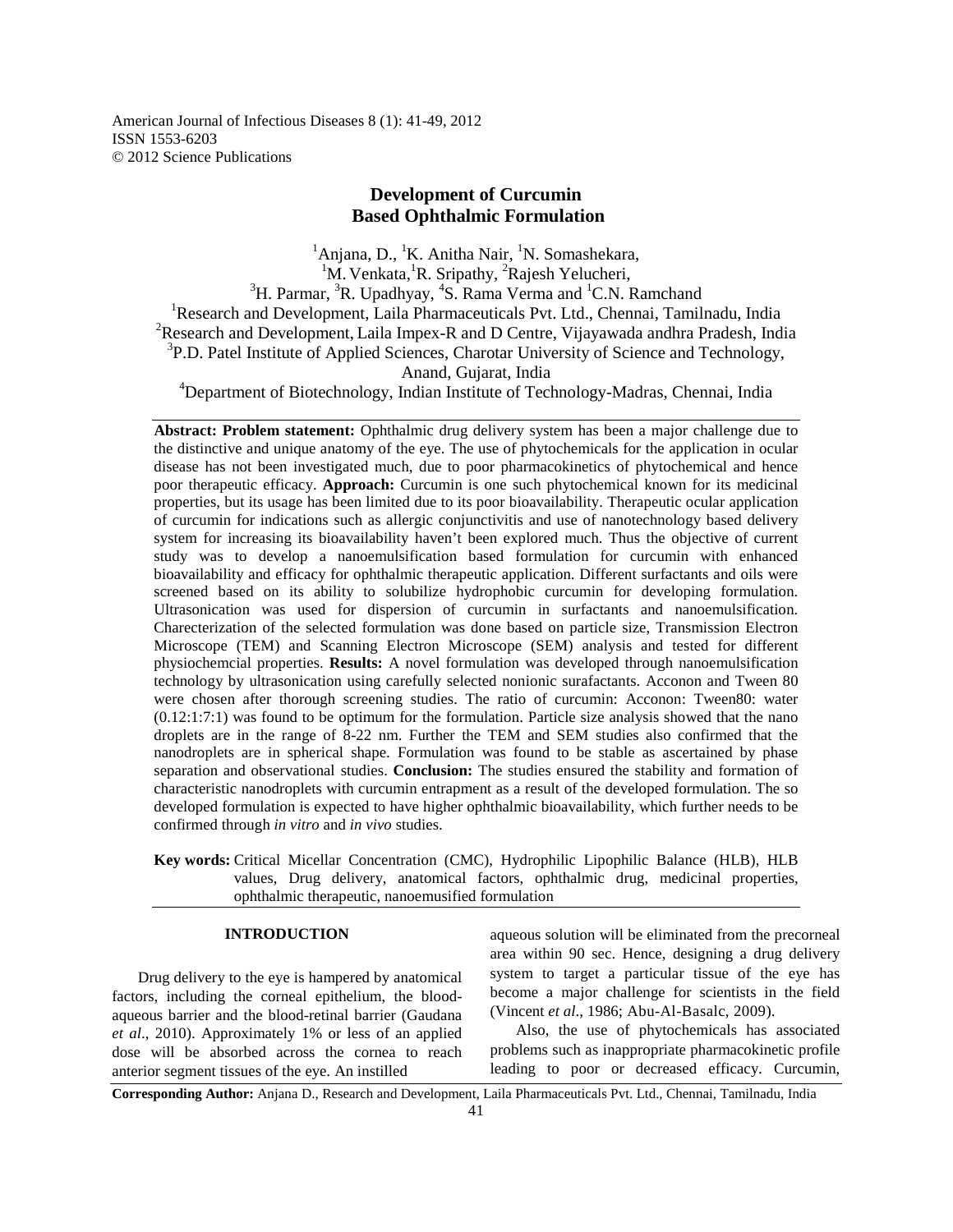commonly called diferuloyl methane, is a hydrophobic polyphenol derived from the rhizome (turmeric) of the herb *Curcuma longa*. It has been used traditionally for many ailments because of its wide spectrum of pharmacological activities. The biological and medicinal properties of curcumin have been well documented. It has been shown to have antioxidant, anti inflammatory, antimicrobial, anti-allergic, anticarcinogenic activities (Shishodia *et al*., 2007; Anand *et al*., 2008) anti tumor activities (Saeed *et al*., 2010), anti vira activities (Saeed *et al*., 2010). However, the main difficulty of translating these beneficial effects of curcumin to human medicinal purposes is its bioavailability (Anand *et al*., 2007). Formulations of diverse types were employed to increase the aqueous solubility of curcumin thereby improving its bioavailability and pharmacokinetic properties.Addition of piperine (Shoba *et al*., 1998), microemulsions (Cuia *et al*., 2009; Shaikha *et al*., 2009), nanotechnological processes like nanoemulsions (Wang *et al*., 2008) and liposomes (Chena *et al*., 2009) are few such examples. Nanotechnology based formulations are gaining popularity as they are found to be effective in delivering the drug and among these nano-emulsion technology has been the well accepted technology used for improving the pharmacokinetic profile of the poorly bioavailable drugs. Though the use of plant/ plant extracts for novel delivery systems have been tried (Nagi *et al*., 2010), there use in ophthalmic application has been few and far between.

 Nanoemulsion is one of the most promising drug delivery system, which is being applied to enhance the oral bioavailability of the poorly soluble drugs. Nanoemulsions are thermodynamically stable, transparent (or translucent); Dispersions of oil and water stabilized by an interfacial film of surfactant molecules having the droplet size less than 100 nm. The nanosized droplets influence the transport properties of the drug, which is an important factor in sustained and targeted drug delivery (Constantinides, 1995).

 However, nanoemulsions also have their problems with regard to stability. The most common ones are creaming, flocculation and coalescence. Emulsions in general can be defined as dispersions of one liquid (internal phase) into another (the continuous or external phase), both liquids being mutually immiscible. Here the continuous phase plays a fundamental role in the preparation, stabilization and characteristics of emulsions (Rodriguez-Abreu and Lazzari, 2008). Flocculation describes the process by which the dispersed phase comes out of suspension in flakes.

Coalescence is another form of instability, which describes when small droplets combine to form progressively larger ones. Emulsions can also undergo creaming, the migration of one of the substances to the top (or the bottom, depending on the relative densities of the two phases). A more common term associated with the instability of nanoemulsions is the Ostwald's ripening. It is an observed phenomenon in solid solutions or liquid sols which describes the change of an inhomogeneous structure over time. In other words, over time, small crystals or sol particles dissolve and redeposit onto larger crystals or sol particles (McNaught and Wilkinson, 1997). This is due to the thermodynamically-driven spontaneous process occurs because larger particles are more energetically favored than smaller particles (Ratke and Voorhees, 2002). This stems from the fact that molecules on the surface of a particle are energetically less stable than the ones in the interior. The aim of current study was to develop a nanoemulsion based formulation of curcumin with enhanced stability, bioavailability and efficacy for different ophthalmic therapeutic application.

## **MATERIALS AND METHODS**

**Materials:** Curcumin (95%) was obtained from Laila Impex, Tween 80 (Merck), PEG 400 (Loba), Soyabean oil (Ruchi soya foods), Olive oil (Bilginogla), Castor oil (Indian Pharmaceutics), Almond oil (Queens), Virgin coconut oil (Pastorinha), Peanut oil, Coconut oil, Sunflower oil and Sesame oil were obtained from the products available in the market. Acconon MC 8/2, Captex Capmul PG 12 Capmul PG 8 were got from Abitech. MilliQ water was used for all the analysis. The solvents used for HPLC analysis namely, methanol and acetonitrile were of HPLC grade and obtained from Merck; Orthophosphoric acid (Merck) and MilliQ were also used.

**Selection of surfactant and oils:** Selection of oils and surfactants were done by literature review based on CMC and HLB value. The various ingredients short listed were optimized as mentioned in Table 1

**Screening of oils and surfactants:** Solubility test for curcumin in different surfactants and oils was done using ultrasonication. Surfactants and oils were individually tested for its ability to solubilize maximum amount of curcumin upon sonication for 30 min using probe sonicator (VibraCell). The conditions for sonication were constantly set as follows:

Energy: 20 Khz Pulser: 5 sec Amplitude: 30% Temperature: 4°C Time: Maximum of 30 min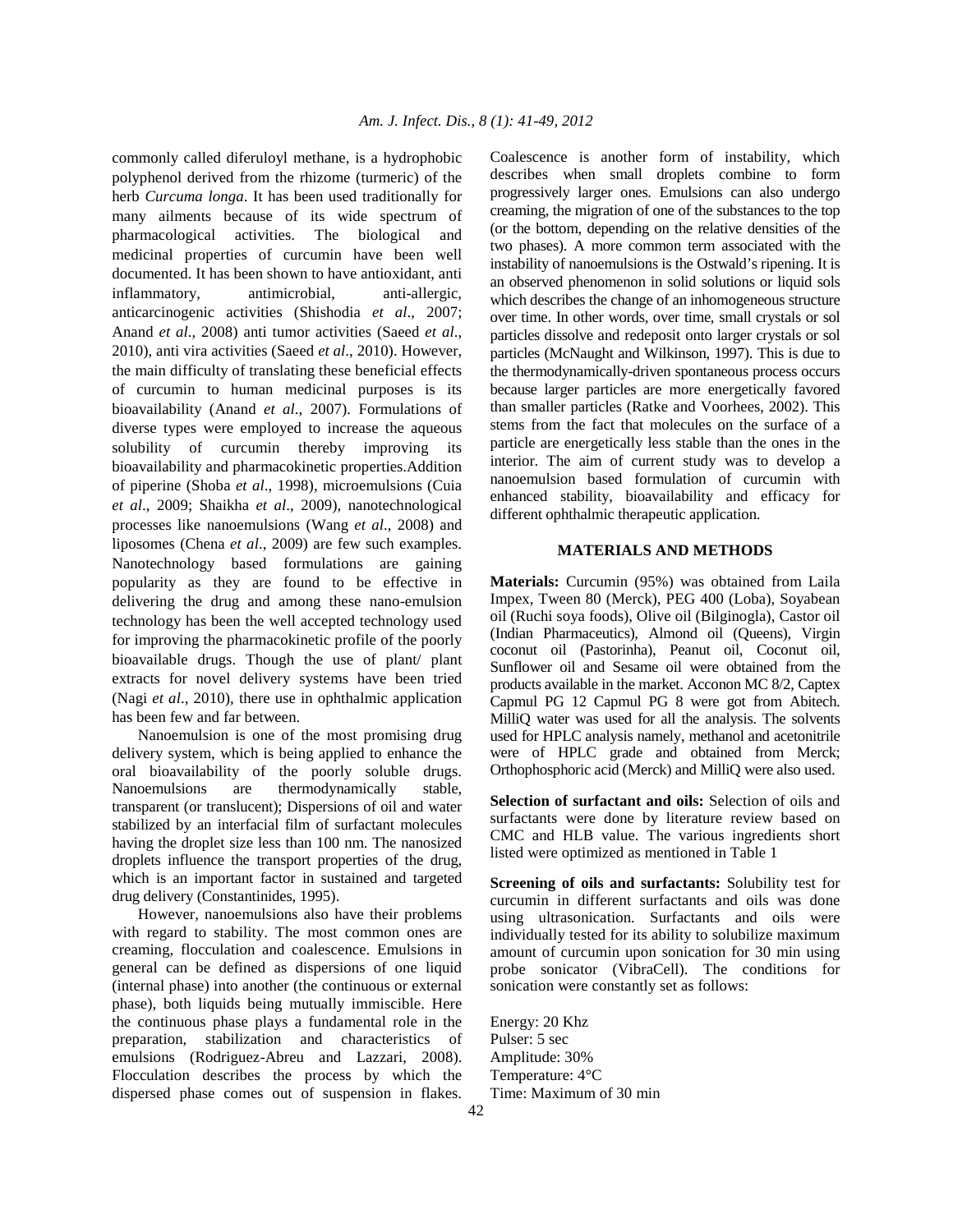The samples were cooled intermittently, to maintain the temperature. The sonication was carried out till a clear solution was obtained. The maximum solubility of curcumin in each surfactant and oil was determined by adding increased amount of curcumin gradually into oil/surfactant and sonicating to obtain the clear solution. The surfactant with maximum curcumin solubility and stability were selected for the development of formulation.

**Excipient compatibility test:** The oil/surfactant which showed the maximum solubility was taken and their compatibility was checked by mixing two surfactants at selected ratios. This was followed by centrifugation at 3000 rpm for 10 min and visual observation for phase separation. Highly compatible surfactant combinations (without phase separation) were selected for nanoemulsion preparation as mentioned in Table 2.

**Preparation of formulation:** The method of ultrasonic disintegration was used for dissolving curcumin in the selected surfactants and oils. Desired concentration of curcumin and surfactants were weighed and taken in a beaker. The curcumin was mixed with the surfactants to form a uniform mixture using a glass rod. This was sonicated with the desired sonicator conditions as mentioned above. Sonication was carried out with intermittent cooling until a clear solution was obtained without any undissolved particulate matters. Water was added to this clear solution and was sonicated again for 2 min to get a clear and uniform nanoemulsion.

 Parameters such as water content and the effect of surfactant on the stability of the formulation were studied. Ratio of curcumin, surfactants and water for the preparation of ideal, stable and clear nanoemulsion were also optimized. The sample which was stable for more than 30 days was taken for further characterization.

**Phase separation study:** The prepared formulation was centrifuged at 3500 rpm for 30 min and checked for phase separation by visual observation.

**Analysis of curcumin percentage in formulation by High Performance Liquid Chromatography (HPLC):** The HPLC (Shimadzu, Japan) with C-18 column (250 mm length, 4.6 mm diameter) was used for the estimation and analysis of curcumin in the formulation. The HPLC conditions used were as follows, Mobile phase 52 (0.1% phosphoric acid): 48 (Acetonitrile), Flow rate of  $1 \text{ mL min}^{-1}$  and detector was set at 424 nm. 20 uL of sample was injected for every run. The preparations of samples were done briefly as below: Accurately weighed 30 mg of curcumin

formulation was taken and made up to 50 mL using methanol. Different concentrations of standard and samples were prepared. All samples were filtered through  $0.2 \mu$  filters (Rankem). A standard graph was obtained for both standard curcumin solution and nanoemulsion of curcumin.

**Refractive index :** Refractive index of the nanoemulsion formulation was determined using a refract meter (Metler) according to the manual provided with the instrument.

Particle size analysis: The mean diameters of nanoemulsions were measured using a 90 plus particle size analyzer (Brookhaven Instrument Corporation). The nanoemulsion samples were checked with and without dilution on an average of 5 runs for each sample. Samples were diluted up to 50 times. All the samples were filtered through 0.2  $\mu$  filter before analysis.

**Morphological analysis by SEM:** The formulation was lyophilized for SEM analysis. The method was adapted with brief changes from the method proposed by Li *et al*. (2008). 1 mL of the samples was taken and 0.2g of sucrose and lactose was added. The samples were taken in duplicates. The samples were frozen at - 80°C for 12 h and then transferred to the freeze dryer (Virtis). The samples were kept for lyophilization for 72 h with the condenser temperature at -53°C. These were then transferred to -80°C again till the day of analysis. On the day of analysis, the samples were then vacuum dried using a dessicator with anhydrous calcium chloride as the dessicant for a period of 2 h to remove moisture. The samples were analyzed in FEI Quanta FEG 200- High Resolution Scanning Microscope.

**Morphological analysis by TEM:** The morphology and structure of the nanoemulsion were studied using TEM. A combination of bright-field imaging at increasing magnification and off diffraction mode was used to determine the form and size of the nanoemulsion. To perform the TEM observations, the nanoemulsion formulation was diluted with water (1/100). A drop of the diluted nano-emulsion was directly deposited on the film grid and observed after drying.

**Viscosity estimation:** The viscosity of formulation was determined using a capillary viscometer by calculating the time taken by the formulation to pass from one capillary bulb to the other and then compared with viscosity of water. Viscosity η of dispersions with Newtonian flow properties was calculated according to the relation:  $η = σ/γ$ .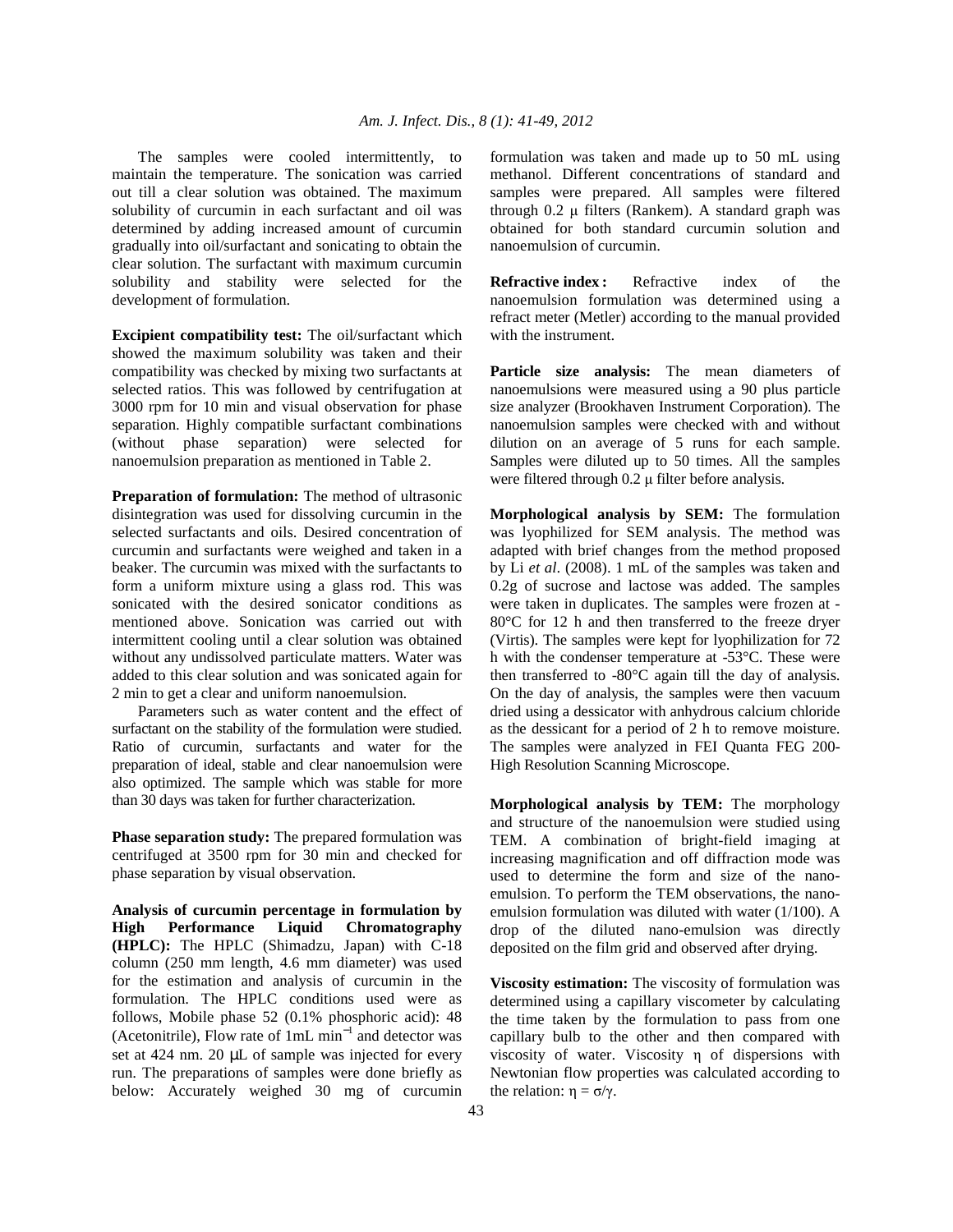## **RESULTS**

**Selection of oils and surfactants:** As shown in Table 1, curcumin was sparingly soluble in oil and hence the surfactants in which it had shown maximum solubility were taken for further analysis, namely: Tween80, PEG400 and Acconon. All three are non ionic surfactants and are proven to be safe for pharmaceutical applications. Also, the HLB values of Tween 80, PEG400 and Acconon MC8-2 is: 15, 13.1 and 14 respectively. For the formation of oil in water nanoemulsions, the optimum HLB value should be above 10 (Kommuru *et al*., 2001). The solubility of curcumin in oils was found to be extremely sparse. Its solubility in surfactants seemed to be much better. The results are given in Table 1 and 2. Compared to oil, surfactants showed better curcumin solubility. Acconon, Tween 80 and PEG 400 were taken for further studies as the solubility was highest (5, 1 and 5% respectively) in these surfactants. Also, the compatibility between the three surfactants was seen to be optimum as observed from Table 2.

**Preparation of nanoemulsion based formulation:**  The stability and efficacy of curcumin in the formulation is affected by the system's compositions and their physicochemical characteristics (Lopes-Montilla *et al*., 2002). This shall be achieved by right blend of low and high Hydrophilic Lipophilic Balance (HLB) surfactants leading to the formation of a stable nanoemulsion formulation (Craig *et al*., 1995).

 The preparation of nanoemulsion was done by using ultrasonication method. Curcumin was dissolved in the surfactants or combination of surfactants using ultrasonic disintegration. The dissolved emulsion was then transferred to the aqueous phase, wherein due to the concept of Critical Micellar Concentration (CMC), nanodroplets are expected to be formed in the aqueous phase. This solution was observed for stability. Water was added as an additional ingredient during the process of ultrasonication as it was observed that the addition of water resulted in less precipitation of curcumin.

 Table 2 and 3 lists the details of different formulations studied during formulation development and its stability. Precipitation was observed in all the formulation's with PEG400 may be due to self aggregation of micelles. Among all different formulations tested, the combination of curcumin, acconon, tween80 and water in the ration of 0.12:1:7:1 was found to be stable at 0.06% concentration under the

conditions studied. At higher concentration's like 0.09 and 0.12% precipitation was seen to occur within 24-48 h and hence the concentration of the final formulation was set at 0.06%. The surfactant HLB value of the selected T14 formulation was calculated to be 11.2, optimum for the formation of o/w nanoemulsions. As this formulation was comparatively stable for longer period and possesses ideal HLB range for o/w nanoemulsion formation, this was further taken up for the characterization studies (Table 4-6).

**Phase separation study:** The T14 formulation was found to be stable without any phase separation, after centrifugation at 3500 rpm for 30 min. The sample was kept for observation at room temperature for any precipitation or phase separation and was found to be stable and clear after 30 days at a concentration of 0.06% of curcumin.

Table 1: Solubility of curcumin in oils and Surfactants Solubility

| Oil.               | Solubility (%) Surfactants |                     | Solubility(%) |
|--------------------|----------------------------|---------------------|---------------|
| Soyabean oil       | 0.08                       | Tween 80            | 1.00          |
| Peanut oil         | 0.04                       | Span 80             | 0.60          |
| Olive oil          | 0.04                       | Cremophor EL        | 0.20          |
| Castor oil         | 0.04                       | <b>PEG 400</b>      | 5.00          |
| Coconut oil        | 0.04                       | Capmul PG 8         | 0.30          |
| Almond oil         | 0.04                       | Capmul PG 12        | 0.25          |
| Virgin coconut oil | 0.06                       | Captex              | 0.05          |
| Sunflower oil      | 0.04                       | Acconon MC 8/2      | 5.00          |
| Sesame oil         | 0.04                       | Isopropyl Myristate | 0.05          |

|  | Table 2: Compatibility studies |  |
|--|--------------------------------|--|
|  |                                |  |

| Surfactant          | Acconon: | Acconon:      | Tween80:       |
|---------------------|----------|---------------|----------------|
|                     | Tween80  | <b>PEG400</b> | <b>PEG 400</b> |
| Compatibility (1:1) |          |               |                |

Table 3: Composition of formulation in different trials

|                 | $(g \text{ m sec})$ |                |       |                  |       |        |
|-----------------|---------------------|----------------|-------|------------------|-------|--------|
| Trail no.       | Curcumin            | <b>PEG 400</b> |       | Tween 80 Acconon | Water | Total  |
| T1              | 1.330               | 25.00          | 23.60 | 0                | 0.00  | 49.930 |
| T <sub>2</sub>  | 1.455               | 24.27          | 24.27 | $\theta$         | 0.00  | 49.995 |
| T3              | 1.200               | 20.00          | 20.00 | 0                | 10.00 | 51.200 |
| T <sub>4</sub>  | 0.030               | 0.50           | 0.50  | $\overline{0}$   | 48.97 | 50.000 |
| T5              | 1.200               | 10.00          | 10.00 | 0                | 30.00 | 51.200 |
| T <sub>6</sub>  | 1.200               | 17.50          | 17.50 | $\overline{0}$   | 15.00 | 51.200 |
| T <sub>7</sub>  | 1.200               | 15.00          | 15.00 | $\overline{0}$   | 30.00 | 51.200 |
| T <sub>8</sub>  | 1.200               | 50.00          | 0.00  | $\overline{0}$   | 0.00  | 51.200 |
| T <sub>9</sub>  | 1.200               | 0.00           | 50.00 | $\theta$         | 0.00  | 51.200 |
| T <sub>10</sub> | 1.200               | 0.00           | 36.00 | 4                | 4.00  | 45.200 |
| T <sub>11</sub> | 1.600               | 0.00           | 36.00 | 4                | 4.00  | 45.600 |
| T <sub>12</sub> | 1.200               | 0.00           | 36.00 | 12               | 12.00 | 61.200 |
| T <sub>13</sub> | 0.500               | 0.00           | 4.00  | 20               | 4.00  | 28.500 |
| T <sub>14</sub> | 0.500               | 0.00           | 28.00 | 4                | 4.00  | 36.500 |
| T <sub>15</sub> | 0.700               | 0.00           | 28.00 | 4                | 4.00  | 36.700 |
| T16             | 0.800               | 0.00           | 28.00 | 4                | 4.00  | 36.800 |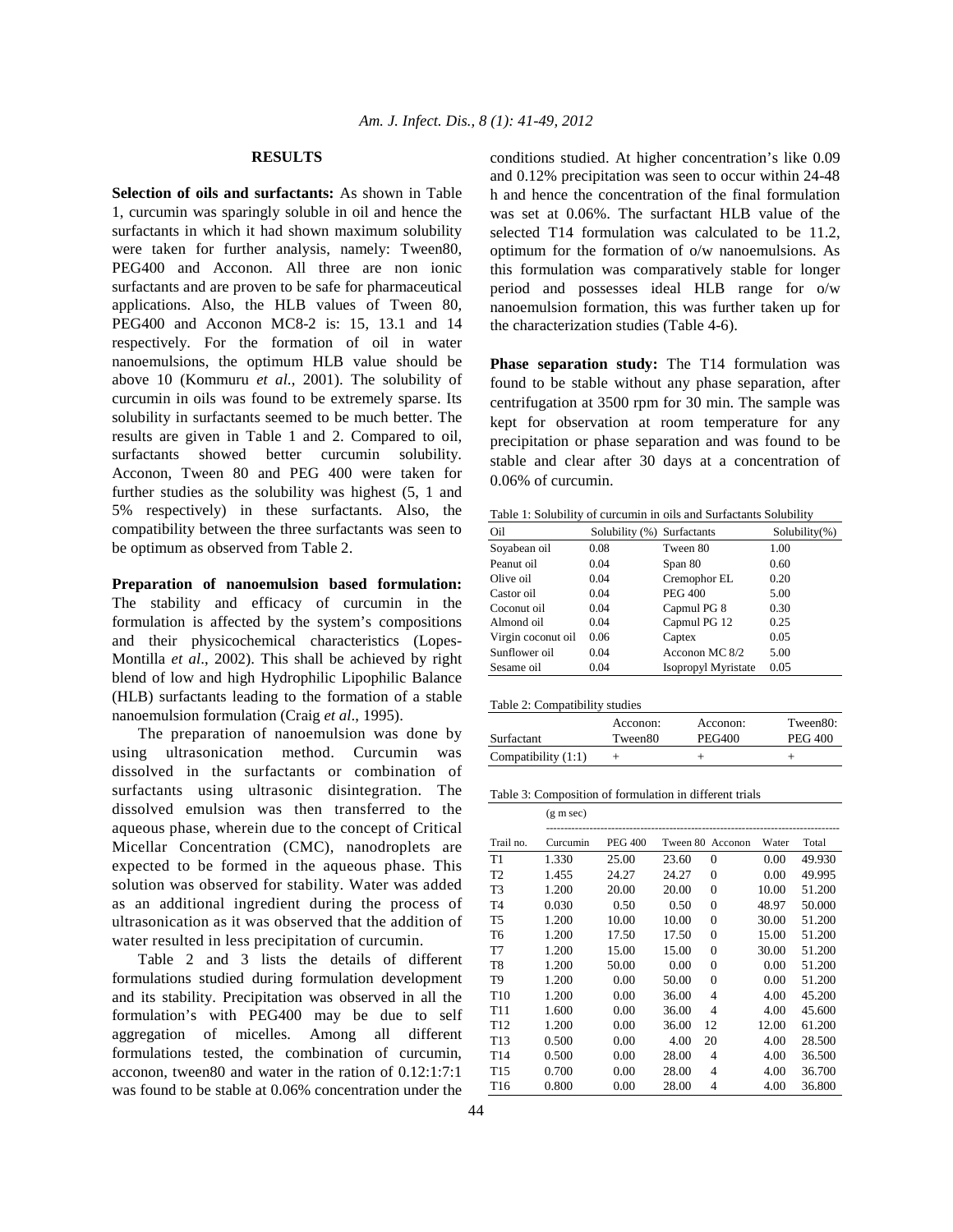

*Am. J. Infect. Dis., 8 (1): 41-49, 2012* 

Fig. 1: Standard Graph of curcumin estimated using HPLC

Table 4: Other pharmaceutically approved excipients

| Ingredients<br>Concentration per mg100 mL |       |
|-------------------------------------------|-------|
| Benzalkonium chloride                     | 20.0  |
| <b>EDTA</b>                               | 100.0 |
| <b>B</b> orax                             | 23.3  |
| Sodium chloride                           | 795.0 |
| <b>HPMC</b>                               | 100.0 |

Table 5: Observational Analysis of nanoemulsions for stability

| Trial           | Observation                                         |
|-----------------|-----------------------------------------------------|
| T1              | Stable for 15 days                                  |
| T <sub>2</sub>  | Precipitation seen after 12 h                       |
| T <sub>3</sub>  | Precipitation seen after 12 h                       |
| T <sub>4</sub>  | Immediate turbidity after preparing the formulation |
| T <sub>5</sub>  | Immediate turbidity                                 |
| T <sub>6</sub>  | Immediate turbidity                                 |
| T7              | Immediate turbidity                                 |
| T <sub>8</sub>  | Immediate turbidity                                 |
| T <sub>9</sub>  | Precipitation observed after 48 h                   |
| T <sub>10</sub> | Slight precipitation observed after 48 h            |
| T <sub>11</sub> | Slight precipitation observed after 12 h            |
| T <sub>12</sub> | Slight precipitation observed after 12 h            |
| T <sub>13</sub> | Stable for 2 weeks                                  |
| T14             | Stable for more than a month                        |
| T <sub>15</sub> | Slight precipitation observed after 12 h            |
| T <sub>16</sub> | Slight precipitation observed after 12 h            |

**Analysis of curcumin concentration in T14 formulation:** The T14 formulation, being more stable was analyzed for curcumin concentration using a standard in house HPLC method. The curcumin standard curve had a  $R^2 = 0.997$ . Similar graph was plotted for curcumin present in nanoemulsion and it had a  $R^2$  = 0.999 (Fig. 1 and 2). Compared to the standard, curcumin concentration in the nanoemulsion was found to be between 78 and 82%. The difference in the concentration of curcumin in the formulation was due process loss during formulation.

**Refractive index:** Refractive index is the net value of the components of nanoemulsion and indicates the isotropic nature of the formulation. Refractive index of tear fluid is 1.340-1.360. It is recommended that eye drops should have refractive index values not higher than 1.47. Also, Refractive index measurements detect possible impairment of vision or discomfort to the patient after administration of eyedrops. The refractive index of T14 was found to be 1.3384 at 28°C.

**Particle size analysis:** The Particle size of the formulation was determined after filtering the samples through 0.2µ filter. The mean droplet size was found to be around 22 nm with a polydispersity index of 0.108 for undiluted samples and 0.167 for diluted samples indicating good uniformity amongst the samples. However after dilution with distilled water (1:2), it was found that the mean particle size was 9.8 nm. The Baseline index (B. I) was seen to be 100% for this trial. The B.I is relative to the accuracy of the data and hence it can be ascertained that the average particle size could be around 9.8 nm, an ideal particle size for the delivery of drugs (Fig. 3 and 4).

**Morphological study by SEM:** The morphology of the nanoparticles was observed using SEM. The particle size was found to be higher (Fig. 5). This could be due to the freeze drying process and has been established that particles might aggregate during this process, as the physical form is changed from liquid to solid powder.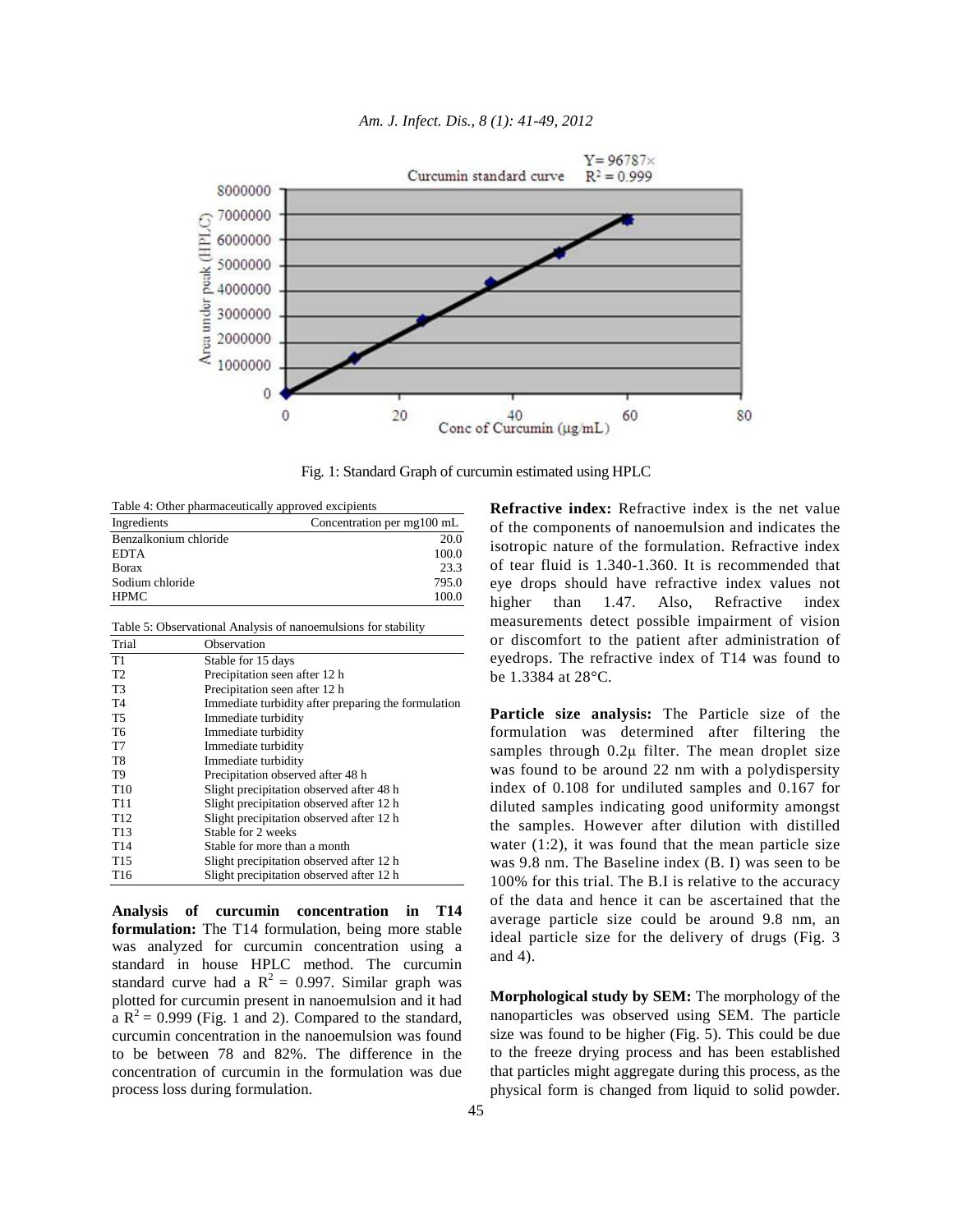



Fig. 2: Standard Graph of curcumin formulation estimated using HPLC



Fig. 3: Particle size of formulation T14 (Undiluted)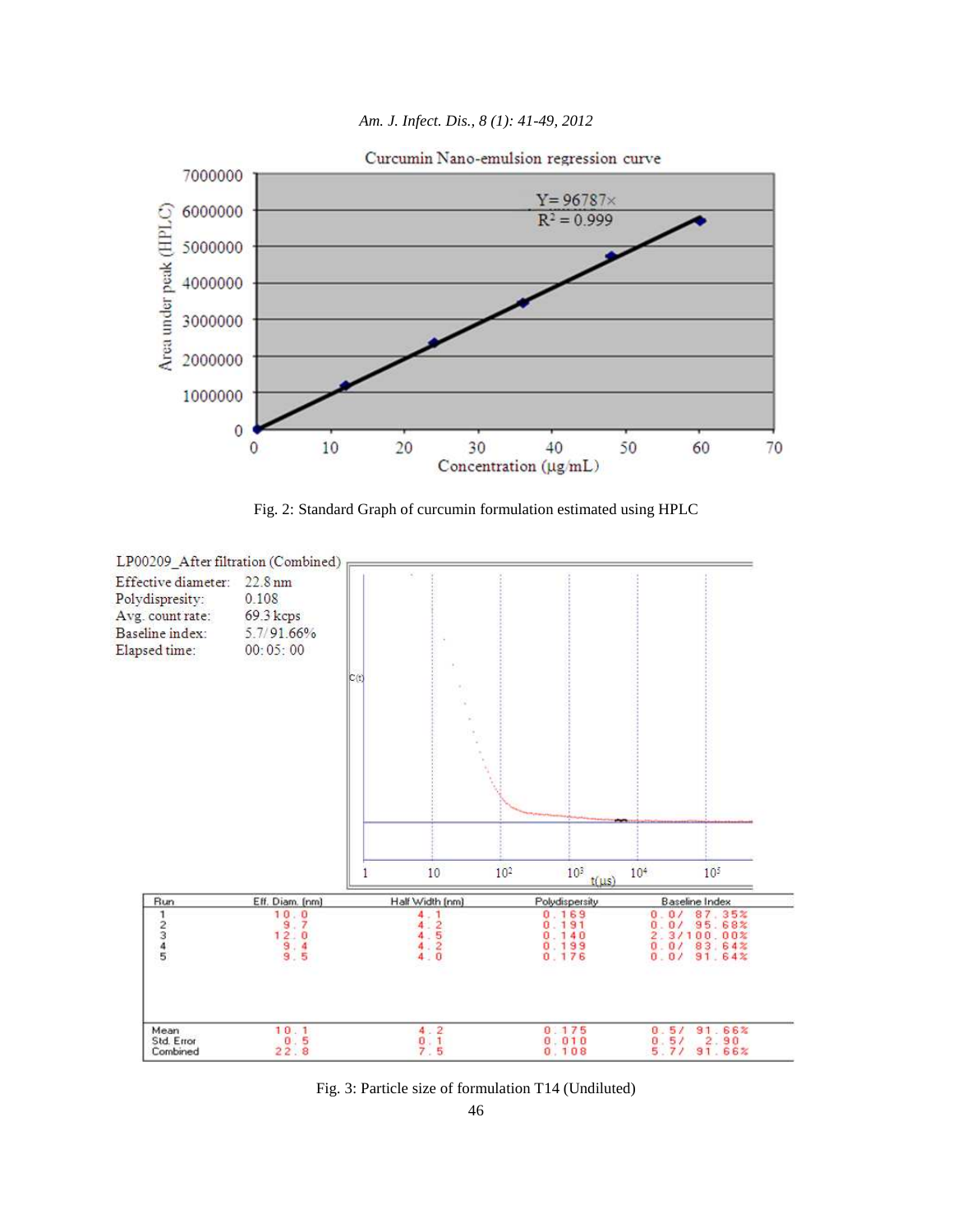| Corcumin standard analysis  |           |        | Formulation analysis   |           |       |  |
|-----------------------------|-----------|--------|------------------------|-----------|-------|--|
| Conc ( $\mu$ g) /20 $\mu$ L | Avg. area | S.D    | Conc $(\mu g)/20\mu L$ | Avg. Area | S.D   |  |
| 0.24                        | 1382321   | 32644  | 0.24                   | 1195390   | 10184 |  |
| 0.48                        | 2858443   | 67192  | 0.48                   | 2370770   | 14506 |  |
| 0.72                        | 4342752   | 76240  | 0.72                   | 3464345   | 21346 |  |
| 0.96                        | 5516905   | 126970 | 0.96                   | 4744276   | 30287 |  |
| 1.2                         | 6831885   | 165235 | 1.20                   | 5714498   | 28695 |  |

*Am. J. Infect. Dis., 8 (1): 41-49, 2012* 

Table 6: High performance liquid chromatography results



Fig. 4: Particle size of Formulation T14 (Diluted)



Fig. 5: Scanning electron micrograph representation of curcumin formulation



Fig. 6: Transmission electron micrograph representation of curcumin formulation

**Viscosity estimation:** Viscosity η of dispersions with Newtonian flow properties was calculated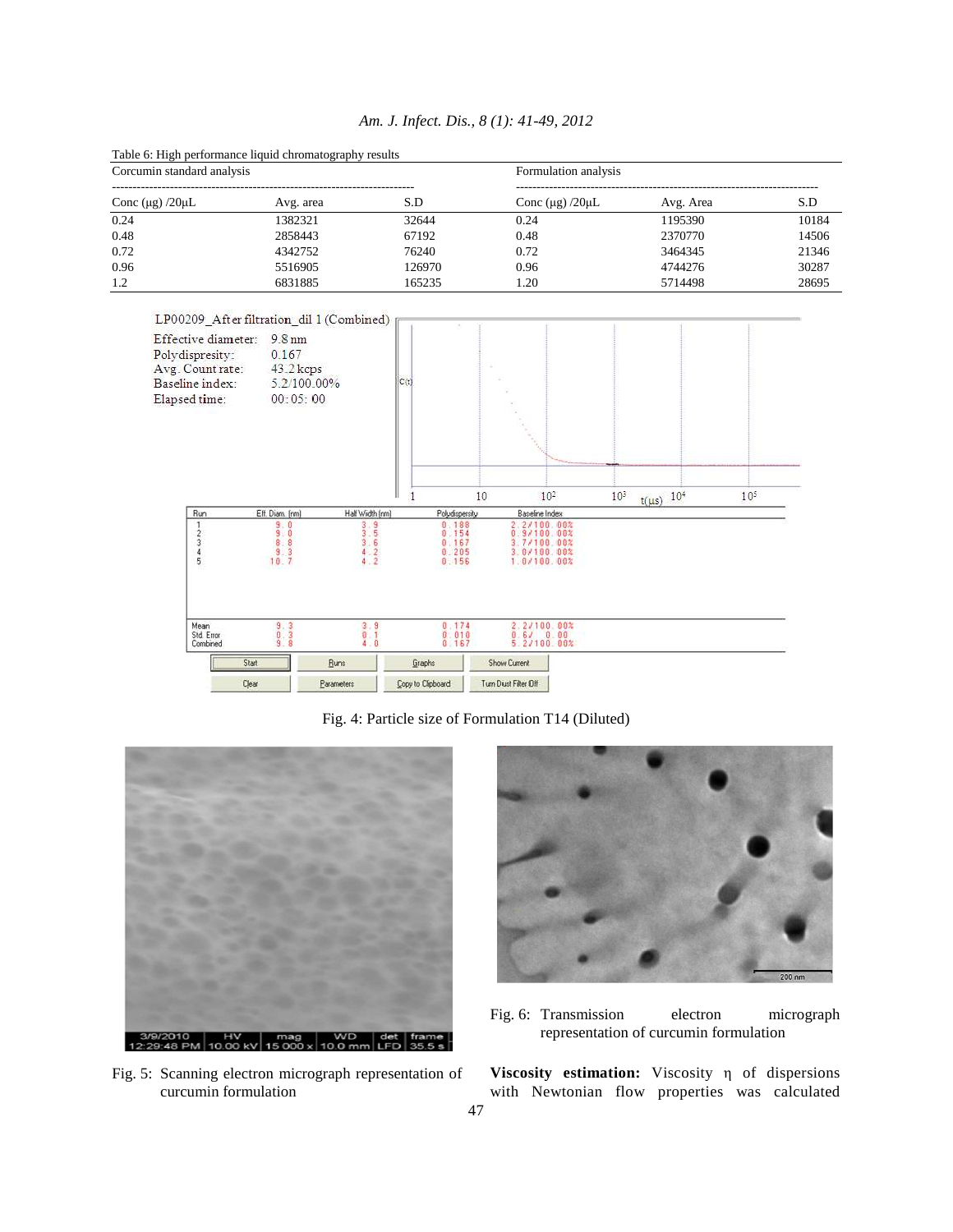according to the relation:  $η = σ/γ$ . T14 formulation was determined to have a viscosity of 1.67cps.

**Morphological study by TEM:** The morphology of T14 formulation was observed under TEM and the particle size of the nanodroplets were found to be in the range of nanometers. Also, the shape of the nanodroplets was found to be spherical (Fig. 6). These particles were randomly dispersed and distributed without any agglomeration, thorough out the field as observed under TEM.

## **DISCUSSION**

 The important criterion for selection of materials for any nanoemulsion formulation development is that the components are pharmaceutically acceptable for ophthalmic application, nonirritant and no sensitizing to the skin and fall under the Generally Regarded as Safe (GRAS) category. Surfactants can be broadly defined as surface active agents, amphiphilic in nature and have the property of reducing the surface tension of the liquid. Also, the hydrophile-lipophile balance, commonly called HLB values has to be considered for selection of surfactants for formulating an aqueous ophthalmic solution. Non-ionic surfactants are less toxic than ionic surfactants. The higher solubility of the drug in the oil phase is important for the nanoemulsion to maintain the drug in solubilized form. The right blend of low and high Hydrophilic Lipophilic Balance (HLB) surfactants leads to the formation of a stable formulation. The current formulation has been arrived at with a suitable HLB complex of surfactants.

 An another important concept in the formation of micellar particles is the spontaneous emulsification based on the Critical Micellar Concentration (CMC). This can be defined as the concentration of surfactants above which micelles are spontaneously formed. Upon introduction of surfactants into an aqueous system they will initially partition into the interface, reducing the system free energy by lowering the energy of the interface and by removing the hydrophobic parts of the surfactant from contacts with water. Subsequently, when the surface coverage by the surfactants increases and the surface tension decreases, the surfactants start aggregating into micelles. This decreases the system's free energy by decreasing the contact area of hydrophobic parts of the surfactant with water. Upon reaching CMC, any further addition of surfactants will just increase the number of micelles (in the ideal case) (Leibler *et al*., 1983). Based on these, pharmaceutically approved inactive ingredients for the ocular

formulation, were selected with an aim to maintain the physiological balance of the eye.

 For an opthalmic formulation, certain physiochemical properties ply a significant role like viscocity and refractive index. Since the refractive index measurements falls well within the optimal range of eye drops refractive index, the current formulation shall well be considered for the ophthalmic application. It has been assumed that ophthalmic instillation of a formulation should influence the normal behavior of tears as little as possible. Systems with low viscosity allow good tolerance with little blinking pain. In contrast, systems with enhanced viscosity, although less tolerant, induce an increase in ocular contact time by reducing the drainage rate and, as a consequence, improve bioavailability .Viscosity of eye drops is required to be not higher than 20.0 cps (Ammar *et al*., 2009).

 The particle size and morphology of the formulation consistently exhibits the presence of nanosized micellar particles. Considering all the above mentioned factors, the current forumulation will be an ideal application of curcumin for ophthalmic purposes. Further investigations though are required for testing the extent of efficacy.

## **CONCLUSION**

 In the current study, the use of curcumin, a well established molecule in terms of safety and a multitude of medicinal activity have been well formulated and characterized for ocular application. The use of a nanoemulsion technology has yielded in the stable formulation of curcumin for ophthalmic application. Acconon and Tween 80 were found to be ideal surfactants for the nanoemulsification of curcumin based on their HLB values and its ability to solubilize curcumin. The formulation T14 was selected as the final formulation as the stability of the formulation was better amongst all the formulations tested. Physicochemical characterization and morphological studies of the formulation also ascertains that the developed formulation is stable and ideal for ophthalmic application. Hence, it is concluded that the developed novel and stable nanoemusified formulation of curcumin is ideal for the development as an ophthalmic drug. Further *in vitro* and *in vivo* studies on the effect of formulation on the pharmacokinetic properties of curcumin can be done to strengthen the applicability of nanoemulsification technology in the formulation of curcumin for ophthalmic use.